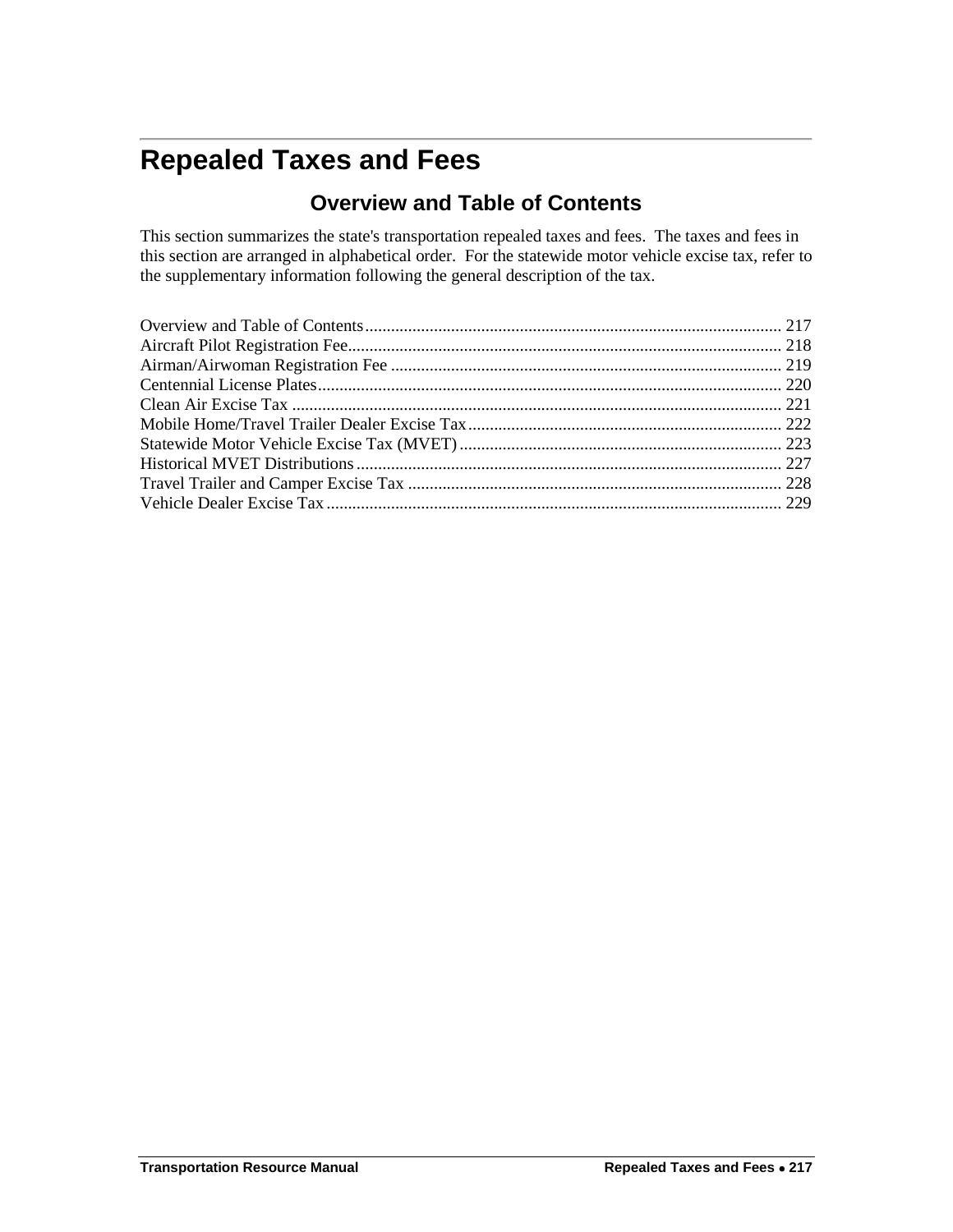<span id="page-1-0"></span>

| <b>REVENUE SOURCE:</b>         | <b>Aircraft Pilot Registration Fee</b>                                                                                                                                                                                                                                                                                                                                                                                                                                       |  |
|--------------------------------|------------------------------------------------------------------------------------------------------------------------------------------------------------------------------------------------------------------------------------------------------------------------------------------------------------------------------------------------------------------------------------------------------------------------------------------------------------------------------|--|
|                                | Fee Repealed                                                                                                                                                                                                                                                                                                                                                                                                                                                                 |  |
| RCW:                           | 47.68.233                                                                                                                                                                                                                                                                                                                                                                                                                                                                    |  |
| <b>WHO'S TAXED:</b>            | Pilots residing in Washington or who regularly operate any aircraft<br>in the state; applies to each pilot who is a resident of this state and<br>each nonresident pilot who regularly operates aircraft in this state.                                                                                                                                                                                                                                                      |  |
| <b>TAX RATE:</b>               | Prior to repeal the fee was \$15 per year.                                                                                                                                                                                                                                                                                                                                                                                                                                   |  |
| <b>ADMINISTERED BY:</b>        | Department of Transportation - Aviation Division                                                                                                                                                                                                                                                                                                                                                                                                                             |  |
| <b>WHERE DEPOSITED:</b>        | Aircraft Search and Rescue Safety & Education Account and<br>Aeronautics Account (only in 2003–2005 Biennium).                                                                                                                                                                                                                                                                                                                                                               |  |
| <b>DISTRIBUTION &amp; USE:</b> | Appropriated for aircraft search and rescue and for pilot safety and<br>education activities.                                                                                                                                                                                                                                                                                                                                                                                |  |
| TAX EXEMPTIONS:                | A pilot who operates an aircraft exclusively in the service of U.S.<br>government or political subdivision; a pilot registered under the<br>laws of a foreign country; a pilot engaged in commercial flying in<br>interstate or foreign commerce; a person piloting a dual-controlled<br>aircraft where a licensed instructor is in full charge of one set of<br>controls and flight is solely for instruction or demonstration to<br>prospective purchaser (RCW 47.68.233). |  |
| TAX HISTORY:                   | 1967<br>Not to exceed \$5<br>1987<br>Not to exceed \$10<br>1996<br>\$8<br>2003<br>\$15 to Aircraft Search and Rescue Safety & Education<br>Account except for \$7 of \$15 fee to Aeronautics Account in<br>2003-2005 Biennium.<br>2005<br>Effective July 1, 2005, the aircraft pilot registration fee was<br>repealed by SSB 5414 (C 341, Laws of 2005).                                                                                                                     |  |
| 2007-09 ESTIMATE:              | \$0                                                                                                                                                                                                                                                                                                                                                                                                                                                                          |  |
| 2009-11 FORECAST:              | \$0                                                                                                                                                                                                                                                                                                                                                                                                                                                                          |  |
| <b>VALUE OF INCREASE:</b>      | \$0                                                                                                                                                                                                                                                                                                                                                                                                                                                                          |  |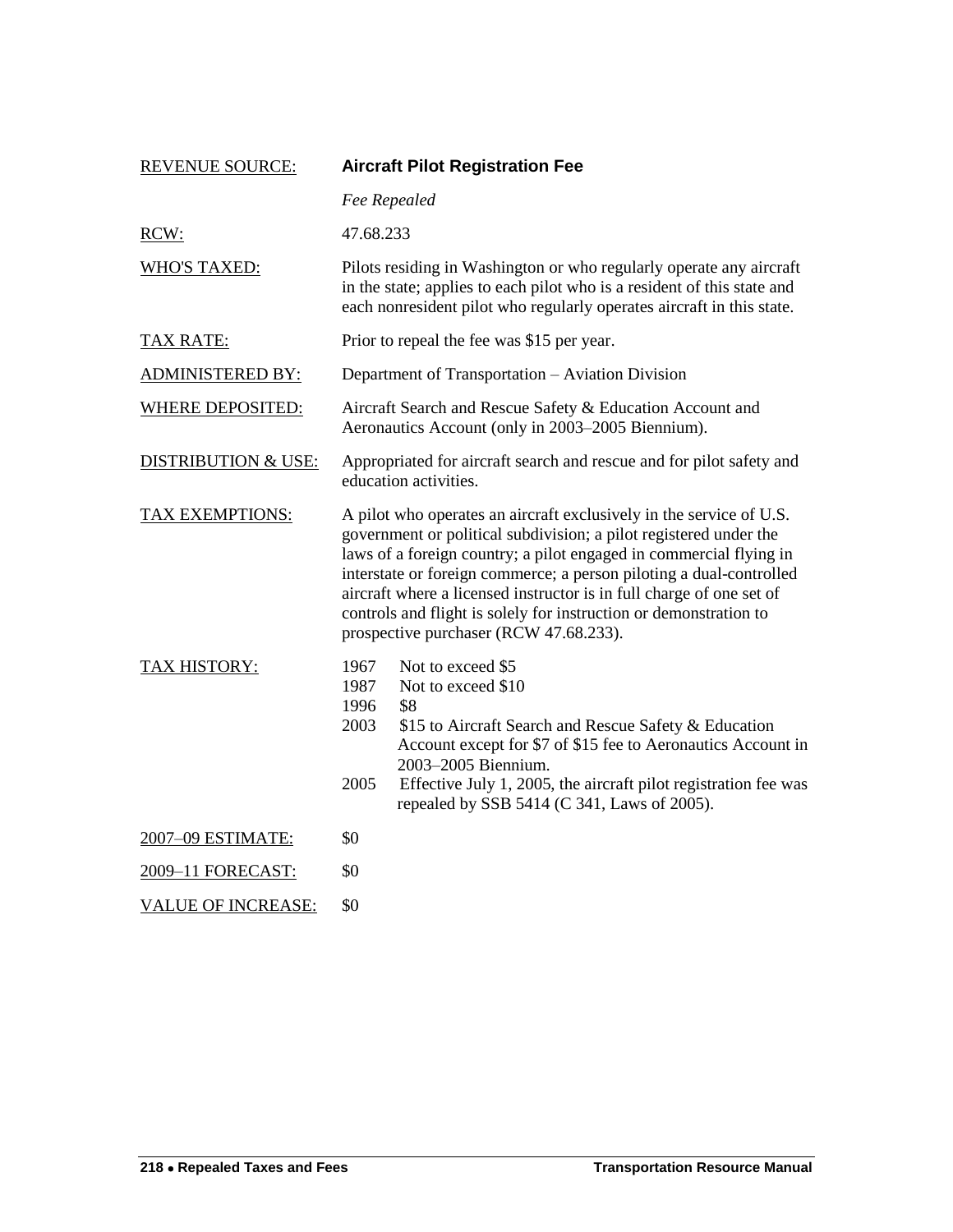<span id="page-2-0"></span>

| <b>REVENUE SOURCE:</b>         |                                                                                                                                                                                                                                                     | <b>Airman/Airwoman Registration Fee</b>                                                                                                                                                 |  |
|--------------------------------|-----------------------------------------------------------------------------------------------------------------------------------------------------------------------------------------------------------------------------------------------------|-----------------------------------------------------------------------------------------------------------------------------------------------------------------------------------------|--|
|                                |                                                                                                                                                                                                                                                     | Fee Repealed                                                                                                                                                                            |  |
| RCW:                           | 47.68.234                                                                                                                                                                                                                                           |                                                                                                                                                                                         |  |
| <b>WHO'S TAXED:</b>            | Any airman or airwoman not registered as a pilot who resides in<br>Washington or regularly performs the duties of an airman or<br>airwomen in the state.                                                                                            |                                                                                                                                                                                         |  |
|                                |                                                                                                                                                                                                                                                     | Airman/airwoman includes in-flight crew members; persons directly<br>in charge of aircraft inspection, maintenance, or repair; and aircraft<br>dispatchers and control tower operators. |  |
| <b>TAX RATE:</b>               | Prior to repeal the fee was \$15 per year                                                                                                                                                                                                           |                                                                                                                                                                                         |  |
| <b>ADMINISTERED BY:</b>        | Department of Transportation – Aviation Division                                                                                                                                                                                                    |                                                                                                                                                                                         |  |
| <b>WHERE DEPOSITED:</b>        | Aircraft Search and Rescue Safety & Education Account and<br>Aeronautics Account (only in 2003–2005 Biennium).                                                                                                                                      |                                                                                                                                                                                         |  |
| <b>DISTRIBUTION &amp; USE:</b> | Appropriated for aircraft search and rescue and for pilot safety and<br>education activities.                                                                                                                                                       |                                                                                                                                                                                         |  |
| TAX EXEMPTIONS:                | Airman/airwoman employed outside the U.S., employed as an<br>inspector or mechanic by a manufacturer of aircraft or aircraft<br>components, or who performs inspection and mechanical duties<br>only on his or her own aircraft (RCW 47.68.020(9)). |                                                                                                                                                                                         |  |
| TAX HISTORY:                   | 1993<br>2003<br>2005                                                                                                                                                                                                                                | Not to exceed \$10<br>\$15<br>Effective July 1, 2005, the airman/airwoman registration fee<br>was repealed by SSB 5414 (C 341, Laws of 2005)                                            |  |
| 2007-09 ESTIMATE:              | \$0                                                                                                                                                                                                                                                 |                                                                                                                                                                                         |  |
| 2009-11 FORECAST:              | \$0                                                                                                                                                                                                                                                 |                                                                                                                                                                                         |  |
| <b>VALUE OF INCREASE:</b>      | \$0                                                                                                                                                                                                                                                 |                                                                                                                                                                                         |  |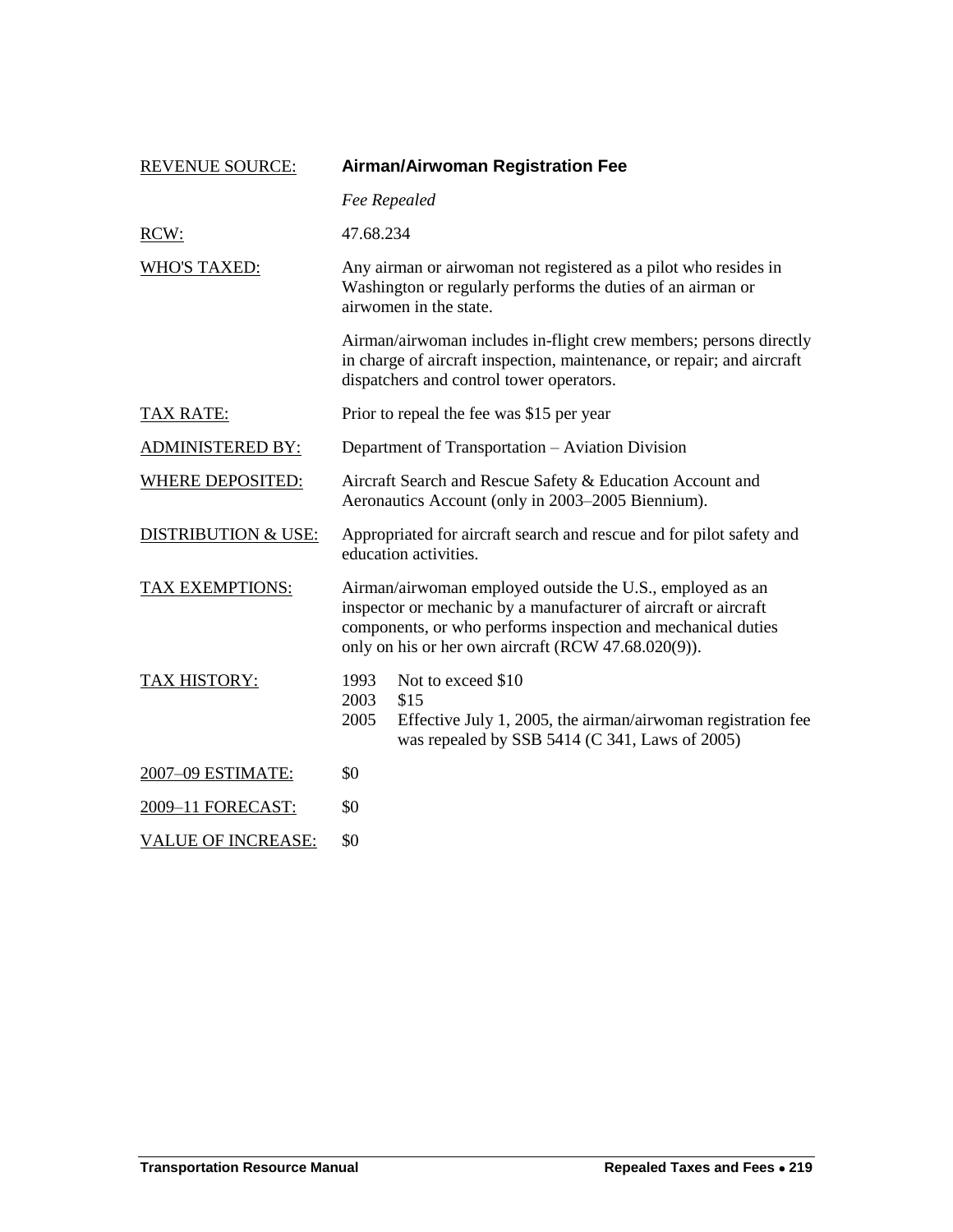<span id="page-3-0"></span>

| <b>REVENUE SOURCE:</b>         | <b>Centennial License Plates</b>                                                                                                                                                                                                |  |  |
|--------------------------------|---------------------------------------------------------------------------------------------------------------------------------------------------------------------------------------------------------------------------------|--|--|
| RCW:                           | 46.16.650<br>Chapter 1, 1st Special Session, Laws of 2000 repealed the<br>centennial license plates fee, effective January 1, 2000                                                                                              |  |  |
| <b>WHO'S TAXED:</b>            | Consumers who purchase new plates.                                                                                                                                                                                              |  |  |
| <b>TAX RATE:</b>               | \$1 per plate                                                                                                                                                                                                                   |  |  |
| <b>ADMINISTERED BY:</b>        | Department for Licensing                                                                                                                                                                                                        |  |  |
| <b>WHERE DEPOSITED:</b>        | Motor Vehicle Account                                                                                                                                                                                                           |  |  |
| <b>DISTRIBUTION &amp; USE:</b> | As appropriated for highway-related purposes                                                                                                                                                                                    |  |  |
| <b>TAX EXEMPTIONS:</b>         | State/local government vehicles (RCW 46.16.020)                                                                                                                                                                                 |  |  |
| TAX HISTORY:                   | 1986<br>\$1 per plate (from 1-87 to 6-89, 1/2 to Centennial Account<br>and 1/2 to Motor Vehicle Fund; after 6-89, all to Motor<br>Vehicle Fund)<br>Repealed by Chapter 1, 1 <sup>st</sup> Special Session, Laws of 2000<br>2000 |  |  |
| 2007-09 ESTIMATE:              | \$0                                                                                                                                                                                                                             |  |  |
| 2009-11 FORECAST:              | \$0                                                                                                                                                                                                                             |  |  |
| <b>VALUE OF INCREASE:</b>      | \$0                                                                                                                                                                                                                             |  |  |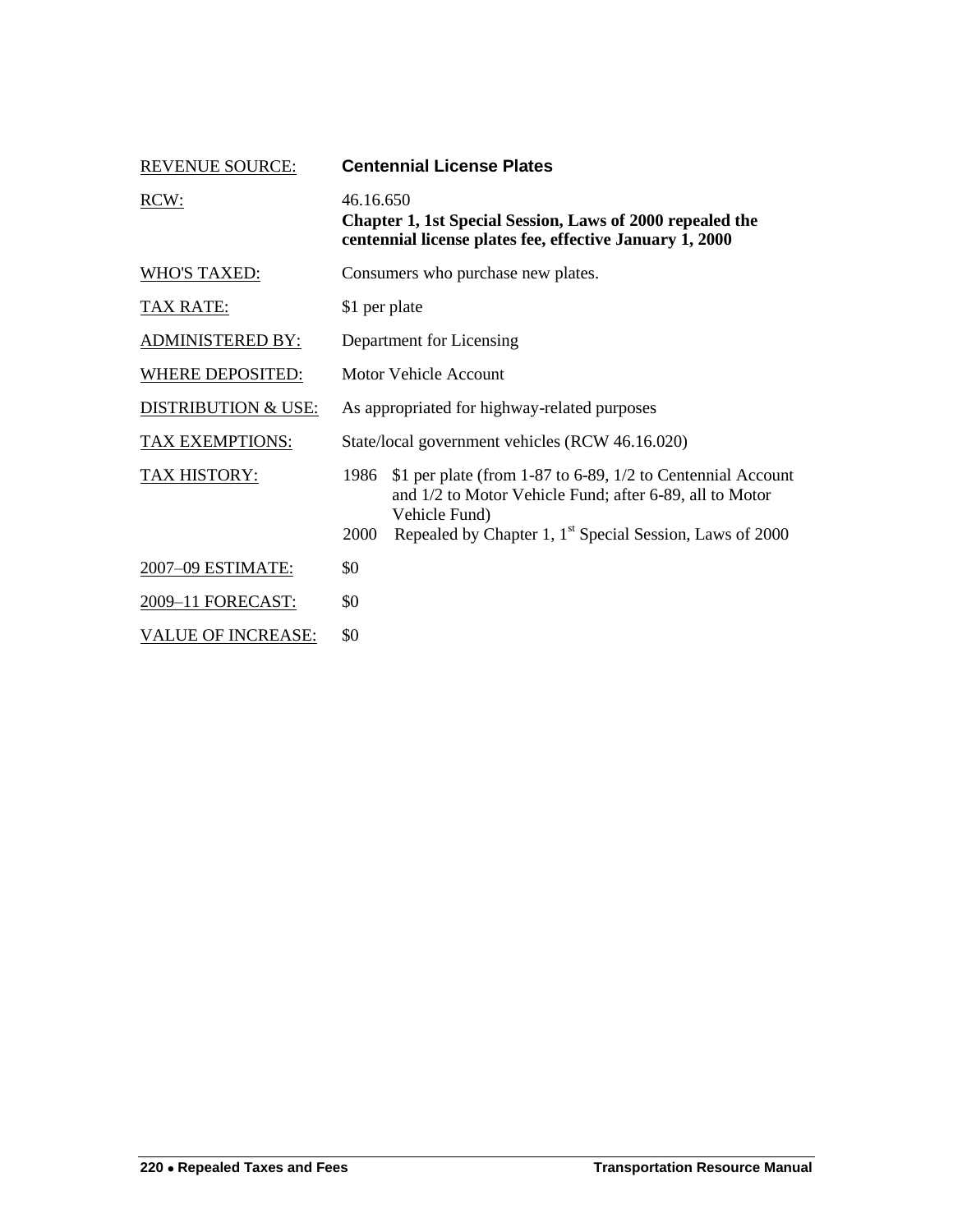<span id="page-4-0"></span>

| <b>REVENUE SOURCE:</b>         | <b>Clean Air Excise Tax</b>                                                                                                                                                                                                                                                                                                   |  |  |
|--------------------------------|-------------------------------------------------------------------------------------------------------------------------------------------------------------------------------------------------------------------------------------------------------------------------------------------------------------------------------|--|--|
| RCW:                           | 82.44.020 (basic tax)<br>Chapter 1, 1st Special Session, Laws of 2000 repealed the clean<br>air excise tax, effective January 1, 2000                                                                                                                                                                                         |  |  |
| <b>WHO'S TAXED:</b>            | Owners of motor vehicles, campers, travel trailers, trailers, and<br>semitrailers.                                                                                                                                                                                                                                            |  |  |
| <u>TAX RATE:</u>               | \$2.00 per vehicle                                                                                                                                                                                                                                                                                                            |  |  |
| <b>ADMINISTERED BY:</b>        | Department of Licensing                                                                                                                                                                                                                                                                                                       |  |  |
| <b>WHERE DEPOSITED:</b>        | <b>Air Pollution Control Account</b>                                                                                                                                                                                                                                                                                          |  |  |
| <b>DISTRIBUTION &amp; USE:</b> | To implement provisions of Clean Air Act (RCW 70.84)                                                                                                                                                                                                                                                                          |  |  |
| TAX EXEMPTIONS:                | Farm vehicles (RCW 82.44.020)<br>Vehicles owned by government agencies (RCW 82.44.010)<br>Vehicles owned by nonresident military personnel (RCW 82.44.010)<br>Vehicles used entirely on private property (RCW 82.44.010)<br>Mobile home, travel trailers, and campers (RCW 82.44.010)<br>Private school buses (RCW 82.44.010) |  |  |
| TAX HISTORY:                   | \$2.25<br>1991<br>1994<br>\$2.00<br>Repealed by Chapter 1, 1 <sup>st</sup> Special Session, Laws of 2000.<br>2000                                                                                                                                                                                                             |  |  |
| 2007-09 ESTIMATE:              | \$0                                                                                                                                                                                                                                                                                                                           |  |  |
| 2009-11 FORECAST:              | \$0                                                                                                                                                                                                                                                                                                                           |  |  |
| <b>VALUE OF INCREASE:</b>      | \$0                                                                                                                                                                                                                                                                                                                           |  |  |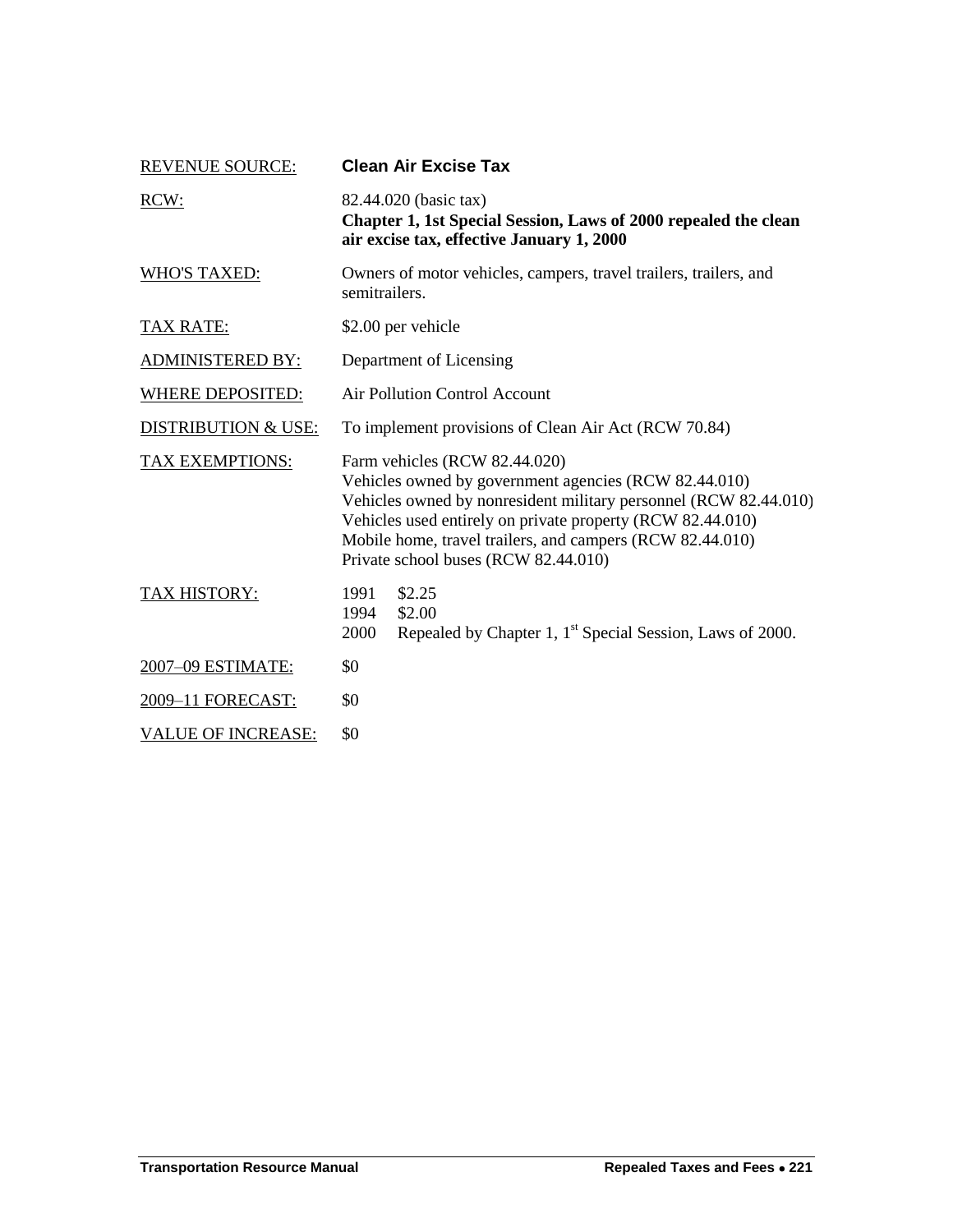<span id="page-5-0"></span>

| <b>REVENUE SOURCE:</b>         | Mobile Home/Travel Trailer Dealer Excise Tax                                                                                                  |                                                                                                  |  |
|--------------------------------|-----------------------------------------------------------------------------------------------------------------------------------------------|--------------------------------------------------------------------------------------------------|--|
| RCW:                           | 82.50<br>Chapter 1, 1st Special Session, Laws of 2000 repealed the mobile<br>home/travel trailer dealer excise tax, effective January 1, 2000 |                                                                                                  |  |
| <b>WHO'S TAXED:</b>            | Mobile home and travel trailer dealers.                                                                                                       |                                                                                                  |  |
| TAX RATE:                      | \$2 per dealer license plate or duplicate.                                                                                                    |                                                                                                  |  |
| <b>ADMINISTERED BY:</b>        | Department of Licensing                                                                                                                       |                                                                                                  |  |
| WHERE DEPOSITED:               | General Fund                                                                                                                                  |                                                                                                  |  |
| <b>DISTRIBUTION &amp; USE:</b> | Appropriated for general government.                                                                                                          |                                                                                                  |  |
| <b>TAX EXEMPTIONS:</b>         | None                                                                                                                                          |                                                                                                  |  |
| TAX HISTORY:                   | 1979<br>2000                                                                                                                                  | \$2 per license plate or duplicate<br>Eliminated by Chapter 1, 1st Special Session, Laws of 2000 |  |
| 2007-09 ESTIMATE:              | \$0                                                                                                                                           |                                                                                                  |  |
| 2009-11 FORECAST:              | \$0                                                                                                                                           |                                                                                                  |  |
| <b>VALUE OF INCREASE:</b>      | \$0                                                                                                                                           |                                                                                                  |  |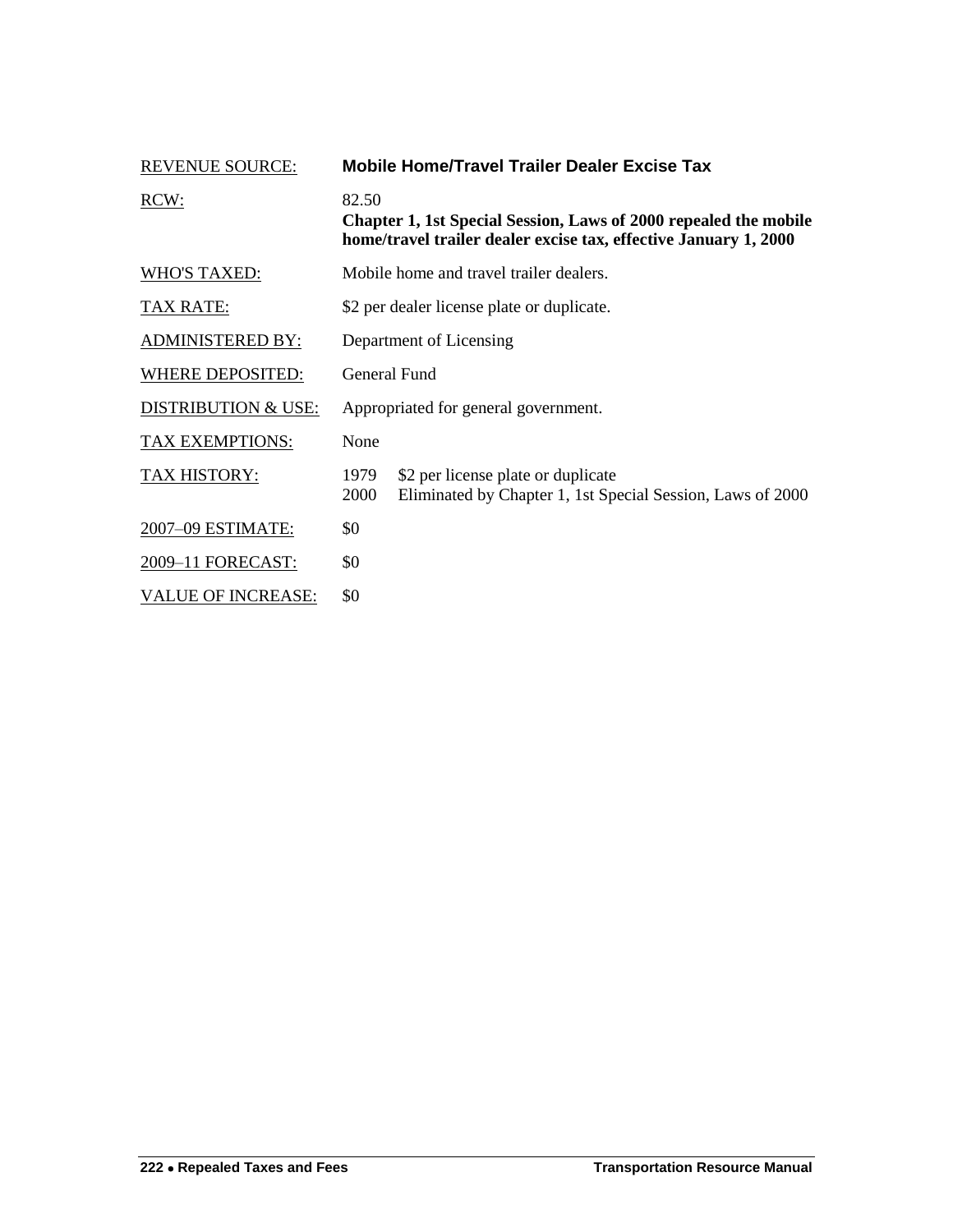<span id="page-6-0"></span>

| <b>REVENUE SOURCE:</b>  | <b>Statewide Motor Vehicle Excise Tax (MVET)</b>                                                                                                                                                                                                                                                                                                                                                                                                                                                                                                                                                                                                                                                                                                                                                                     |
|-------------------------|----------------------------------------------------------------------------------------------------------------------------------------------------------------------------------------------------------------------------------------------------------------------------------------------------------------------------------------------------------------------------------------------------------------------------------------------------------------------------------------------------------------------------------------------------------------------------------------------------------------------------------------------------------------------------------------------------------------------------------------------------------------------------------------------------------------------|
| RCW:                    | 82.44.020 (tax)<br>82.44.041 (valuation)<br>Chapter 1, 1st Special Session, Laws of 2000 repealed the state-<br>wide motor vehicle excise tax, effective January 1, 2000.                                                                                                                                                                                                                                                                                                                                                                                                                                                                                                                                                                                                                                            |
| <b>WHO'S TAXED:</b>     | Owners of motor vehicles, trailers, and semitrailers.                                                                                                                                                                                                                                                                                                                                                                                                                                                                                                                                                                                                                                                                                                                                                                |
| <b>TAX RATE:</b>        | Annual rate of 2.2% of vehicle value:                                                                                                                                                                                                                                                                                                                                                                                                                                                                                                                                                                                                                                                                                                                                                                                |
|                         | • 2.0% of value base<br>0.2% of value dedicated to state transportation                                                                                                                                                                                                                                                                                                                                                                                                                                                                                                                                                                                                                                                                                                                                              |
|                         | Vehicle value is determined according to two valuation schedules set<br>in statute (see RCW 82.44.041): one for all commercial trucks and<br>noncommercial trucks over 6,000 pounds, and one for all other<br>vehicles. For heavy trucks, original value is determined by sales<br>price; for other vehicles, the manufacturer's suggested retail price is<br>used.                                                                                                                                                                                                                                                                                                                                                                                                                                                  |
|                         | Trucks over 40,000 pounds G.V.W. used in combination with trailers<br>pay rate of 2.78%; MVET eliminated for commercial trailers used in<br>combination with trucks paying the 2.78% rate.                                                                                                                                                                                                                                                                                                                                                                                                                                                                                                                                                                                                                           |
|                         | Log trucks pay 2.2% rate.                                                                                                                                                                                                                                                                                                                                                                                                                                                                                                                                                                                                                                                                                                                                                                                            |
|                         | Simplifying amendments in Referendum 49 (EHB 2894) combined<br>the tax rate to 2.2, changed depreciation curve for "all other vehicles,"<br>and adjusted the distribution formula (RCW 82.44.110) to maintain<br>revenue neutrality.                                                                                                                                                                                                                                                                                                                                                                                                                                                                                                                                                                                 |
| <b>ADMINISTERED BY:</b> | Department of Licensing                                                                                                                                                                                                                                                                                                                                                                                                                                                                                                                                                                                                                                                                                                                                                                                              |
| <b>WHERE DEPOSITED:</b> | <b>Motor Vehicle Account</b><br><b>Puget Sound Ferry Operations Account</b><br><b>Puget Sound Ferry Capital Construction Account</b><br>Transportation Fund (Former to Multimodal Transportation Account)<br><b>High Capacity Transportation Account</b><br>Central Puget Sound Public Transportation Account<br><b>Public Transportation Systems Account</b><br>Passenger Ferry Account<br><b>County Criminal Justice Assistance Accounts</b><br>Municipal Criminal Justice Assistance Accounts<br><b>County Public Health Account</b><br>County Sales and Use Tax Equalization Account<br>Municipal Sales and Use Tax Equalization Account<br>Violence Reduction and Drug Enforcement Account<br><b>Distressed County Assistance Account</b><br>City Police and Fire Protection Assistance Account<br>General Fund |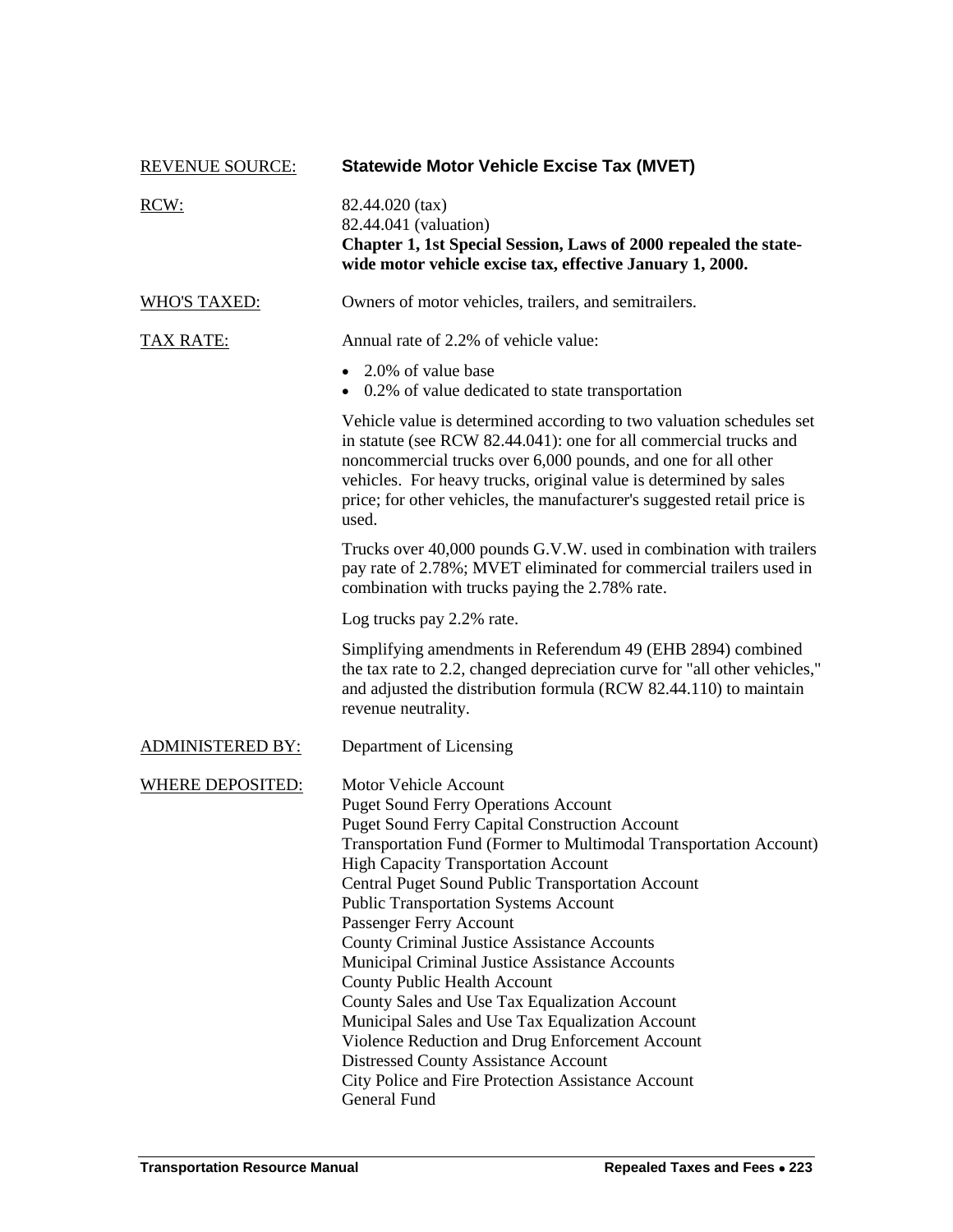| <b>DISTRIBUTION &amp; USE:</b> | State and local transportation<br>City and county criminal justice              |  |  |
|--------------------------------|---------------------------------------------------------------------------------|--|--|
|                                | City public safety                                                              |  |  |
|                                | County public health                                                            |  |  |
|                                | Cities and counties for general use                                             |  |  |
|                                | Distressed counties                                                             |  |  |
|                                | Mass transit                                                                    |  |  |
|                                | High capacity transportation development                                        |  |  |
| <b>TAX EXEMPTIONS:</b>         | • Vehicles owned by governments (including transit agencies)<br>(RCW 82.44.010) |  |  |
|                                | Vehicles used entirely on private property (RCW 82.44.010(2)                    |  |  |

- Vans used for ridesharing (RCW 82.44.015)
- Mobile homes, travel trailers, and campers (RCW 82.44.010(2)
- Vehicles owned by nonresident military personnel (RCW 82.44.010(2)
- Private school buses (RCW  $46.16.035$ ,  $82.44.010$ )
- Vehicles registered by leasing corporations (i.e., rental cars) (RCW 82.44.023)

- TAX HISTORY: 1937 1.5% of value
	- 1943 House trailers included
	- 1955 House trailers deleted
	- 1959 2.0% of value
	- 1965 House trailers added
	- 1971 Mobile homes exempt
	- 1977 2.2% (.2% to ferry construction)
	- 1982 2.288% (4% surtax added)
	- 1983 2.354% (increased surtax to 7%)
	- 1987 2.454% (increased 0.1% dedicated to ferry operations and 1% transit match reduced in four counties to fund Rail Development Account).
	- 1990 Changes vehicle valuation schedules and base rate; new 2.0% base rate revenue neutral with prior 2.454% rate (effective 9/1/90).
		- Adds 0.2% surtax to base rate; to be deposited in Transportation Fund (effective 9/1/90).
		- Makes permanent funding for ferry operations.
		- Deposits MVET available to, but not matched by, transit districts in Transportation Fund (effective 7/1/91).
		- Reduces maximum MVET available for transit match from 0.815% (under new law) to 0.725% (effective 1/1/93).
		- Directs revenue that would have been matched by transit under old rate to new accounts to fund transit-related projects (effective 1/1/93).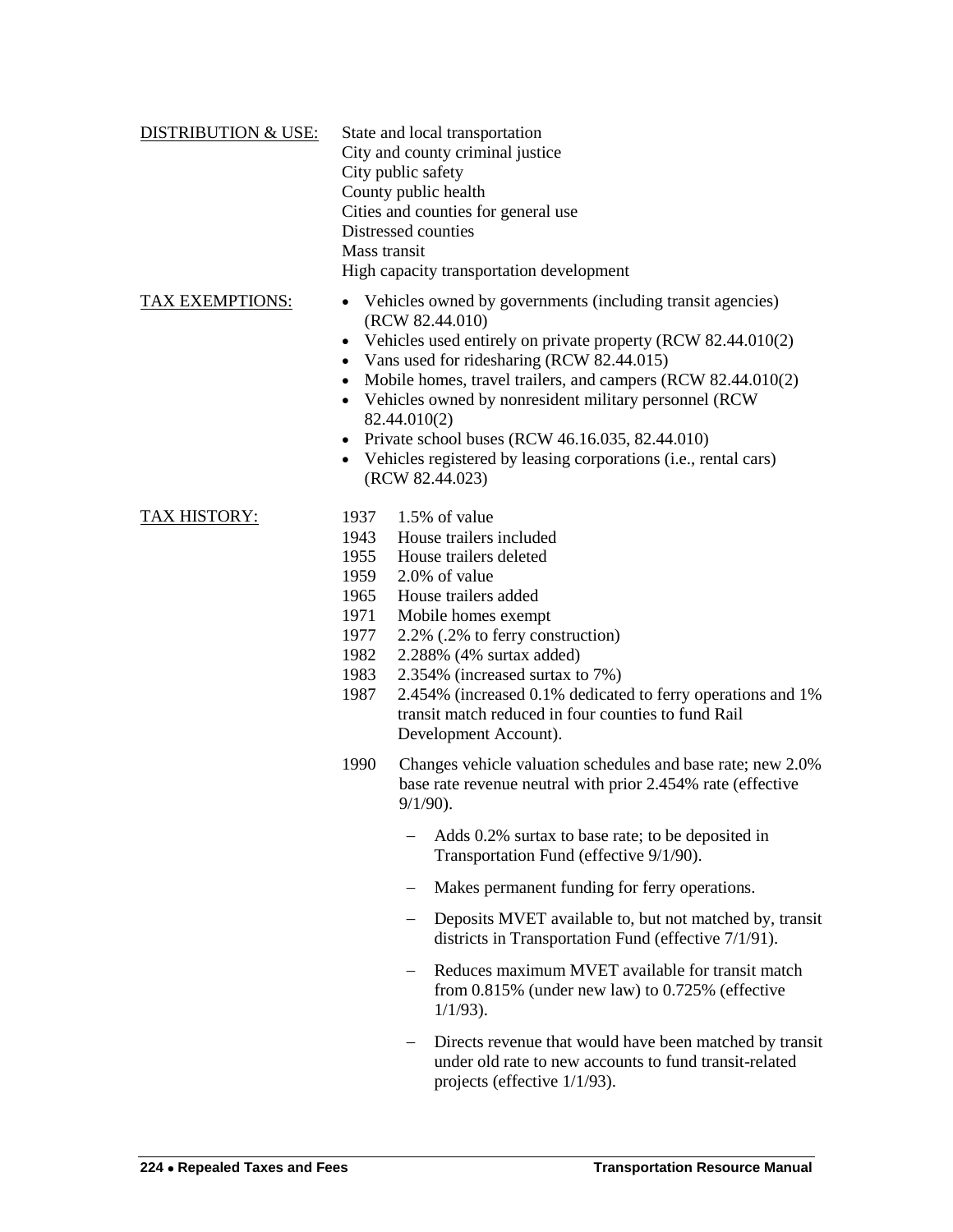- Transfers MVET equal to 0.1% vehicle value from General Fund to Transportation Fund (effective 7/1/93).
- 1992 Consumers required to pay 5.9% sales tax on vehicle rentals in lieu of dealer paying MVET (effective 1/1/93).
- 1993 Transit residual goes to General Fund instead of Transportation Fund for 1993–95 Biennium.
	- 0.1% transfer from General Fund to Transportation Fund deferred from 7/1/93 to 7/1/95.
	- Rate for trucks over 40,000 pounds GVW increased from 2.2% to 2.78%; MVET eliminated for trailers used in combination with such trucks.
- 1994 Transit systems receiving less than 80% of the per capita statewide average sales and use tax are eligible for transit sales and use tax equalization payments (effective 1/1/96).
- 1995 Modified distributions to High Capacity Transportation Account to fund newly-created Passenger Ferry Account.
- 1997 Establishes a permanent funding mechanism for the Violence Reduction and Drug Enforcement Account.
- 1998 Referendum 49 changes the MVET structure and distribution and provides a \$30 tax credit.
	- Surtax of 0.2% of vehicle value eliminated; MVET rate consolidated at 2.2%.
	- Depreciation schedule adjusted to reduce tax liability for vehicles 2–3 years old.
	- Distribution to motor vehicle fund increases to finance new highway construction projects.
	- General fund receives no MVET revenue: MVET distributions to transit systems and transportation-related accounts paid out of the transportation fund (transportation fund receives additional MVET revenue to make transit distributions).
	- Yakima Transit and Everett Transit eligible to receive MVET distributions
	- MVET distributions to county and municipal criminal justice accounts decreases; general fund revenues replace and supplant criminal justice distributions.
	- Eliminates funding for violence reduction and drug enforcement account.
	- Increases distributions for municipal sales and uses tax equalization.
- 2000 Repealed by Chapter 1, 1st Special Session, Laws of 2000.

2007–09 ESTIMATE: \$0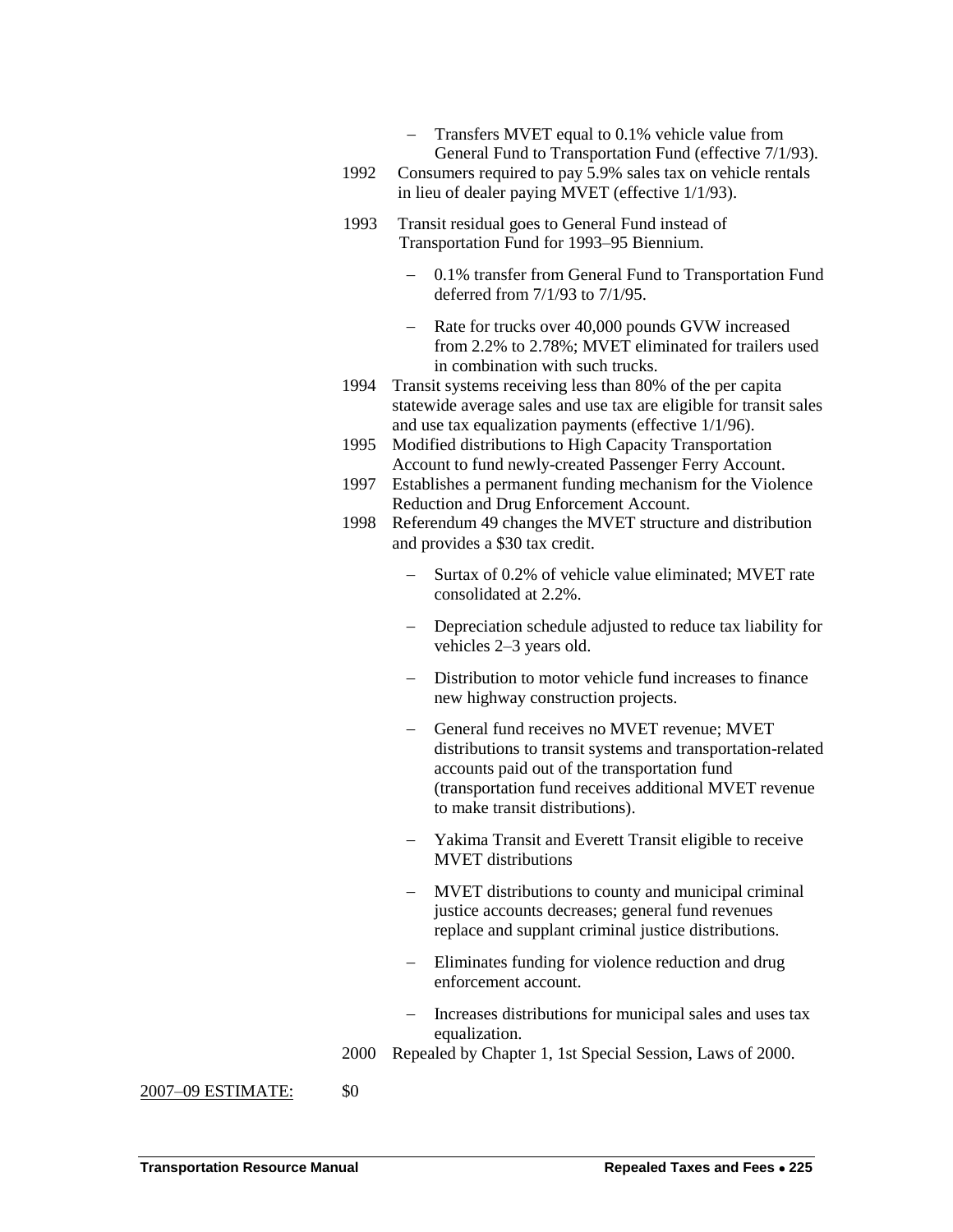2009–11 FORECAST: \$0

VALUE OF INCREASE: \$0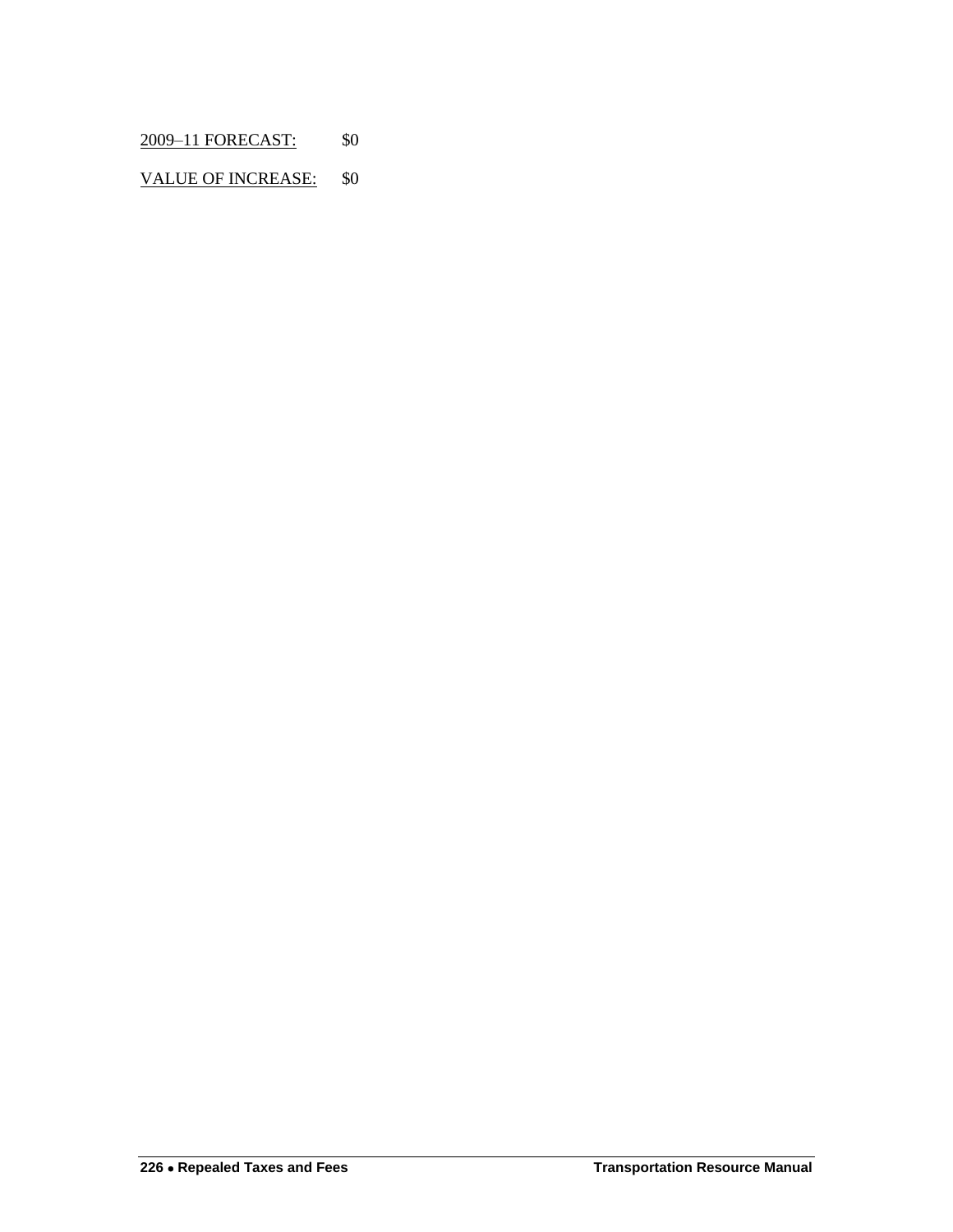## **Historical MVET Distributions**

1995–1997 Biennium through 1997–1999 Biennium (Dollars in Millions)

<span id="page-10-0"></span>

|                                                                     | 95–97            | 97–99            |  |
|---------------------------------------------------------------------|------------------|------------------|--|
| <b>Collections:</b>                                                 |                  |                  |  |
| <b>Total Collections</b>                                            | <u>\$1,374.9</u> | <u>\$1,617.7</u> |  |
| <b>Distributions:</b>                                               |                  |                  |  |
| <b>DOL</b>                                                          | \$19.5           | \$24.1           |  |
| Ferry Capital                                                       | 101.9            | 119.9            |  |
| <b>Ferry Operations</b>                                             | 50.8             | 59.9             |  |
| Counties                                                            | 20.0             | 23.7             |  |
| <b>Cities</b>                                                       | 59.4             | 70.0             |  |
| <b>County Public Health</b>                                         | 30.4             | 45.9             |  |
| <b>Criminal Justice</b>                                             | 104.5            | 147.4            |  |
| <b>Transportation Fund</b>                                          | 188.1            | 353.3            |  |
| Motor Vehicle Fund                                                  | 0.0              | 38.6             |  |
| General Fund                                                        | 800.3            | 734.9            |  |
| <b>TOTAL</b>                                                        | <u>\$1,374.9</u> | <u>\$1,617.7</u> |  |
| <b>Distributions from General Fund</b><br>and Transportation Fund:* |                  |                  |  |
| <b>Transit Districts</b>                                            | 345.6            | 401.3            |  |
| <b>Transit Equalization</b>                                         | 2.3              | 5.2              |  |

CPSPTA & PTSA 18.1 19.8 Passenger Ferry 0.5 0.6

\* Transit district and transit-related distributions were paid from the General Fund and the Transportation Fund (after Referendum 49) in the 97–99 Biennium. CPSPTA and PTSA stand for Central Puget Sound Public Transportation Account and Public Transportation Systems Account.

High Capacity Transp. Account 12.7 14.6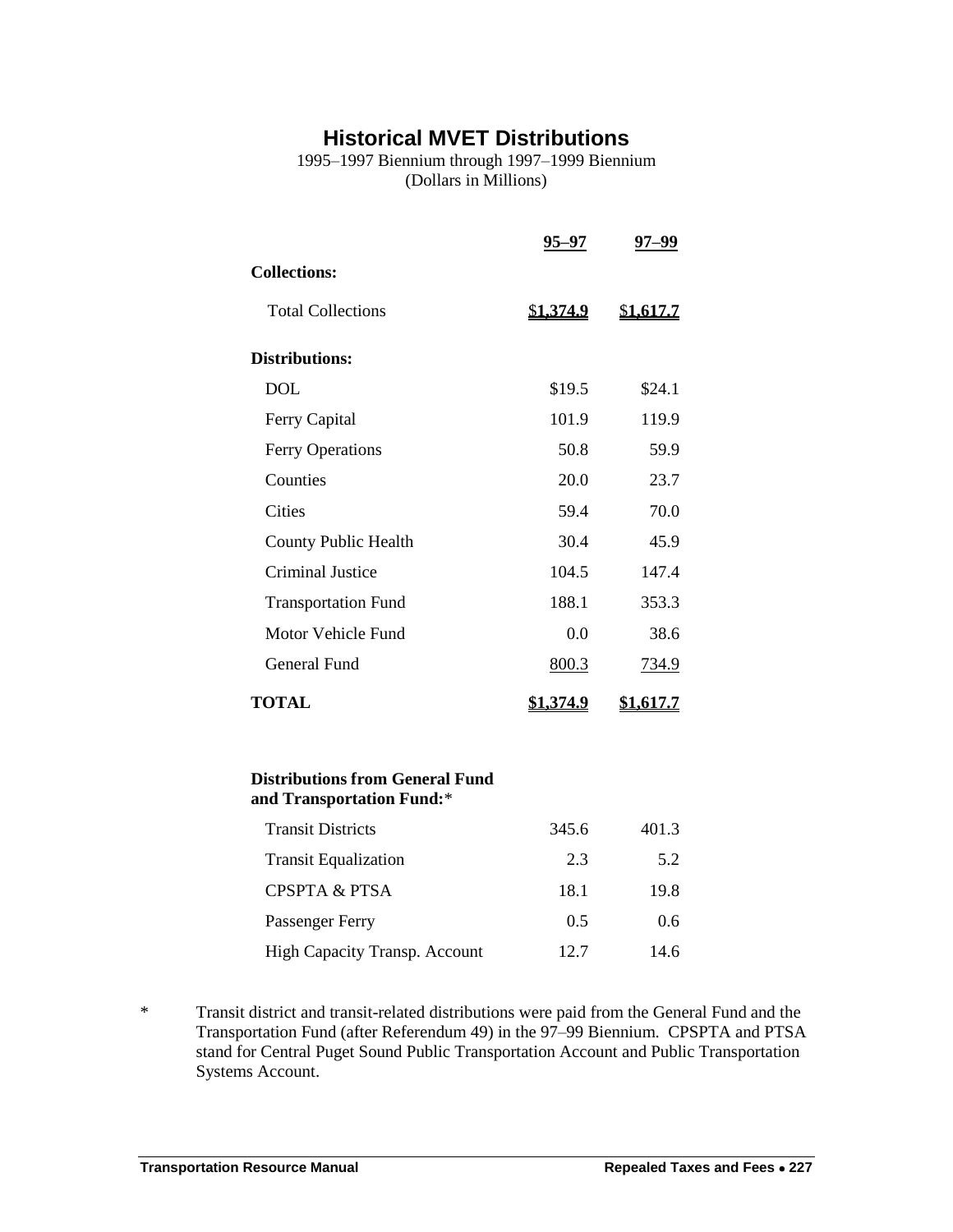<span id="page-11-0"></span>

| <b>REVENUE SOURCE:</b>         | <b>Travel Trailer and Camper Excise Tax</b>                                                                                                                                                                                                                                                                                                                                                                                                    |
|--------------------------------|------------------------------------------------------------------------------------------------------------------------------------------------------------------------------------------------------------------------------------------------------------------------------------------------------------------------------------------------------------------------------------------------------------------------------------------------|
| RCW:                           | 82.50.410 (tax)<br>82.50.425 (valuation)<br>Chapter 1, 1st Special Session, Laws of 2000 repealed the travel<br>trailer and camper excise tax, effective January 1, 2000                                                                                                                                                                                                                                                                       |
| <b>WHO'S TAXED:</b>            | Travel trailer and camper owners                                                                                                                                                                                                                                                                                                                                                                                                               |
| <b>TAX RATE:</b>               | Annual rate of 1.1% of value of the travel trailer or camper; value is<br>based on statutory schedule (RCW 82.50.425) applied to the<br>manufacturer's suggested retail price.                                                                                                                                                                                                                                                                 |
| <b>ADMINISTERED BY:</b>        | Department of Licensing                                                                                                                                                                                                                                                                                                                                                                                                                        |
| <b>WHERE DEPOSITED:</b>        | General Fund<br><b>Transportation Fund</b>                                                                                                                                                                                                                                                                                                                                                                                                     |
| <b>DISTRIBUTION &amp; USE:</b> | 1.1% of value:<br>$\bullet$ 13.64% to cities<br>$\bullet$ 13.64% to counties<br>• 63.64% to General Fund; appropriated for schools<br>• 9.08% to Transportation Fund; appropriated for general<br>transportation purposes                                                                                                                                                                                                                      |
| <b>TAX EXEMPTIONS:</b>         | Dealer inventory held for sale (RCW 82.50.520(1))<br>Government agency (RCW 82.50.520(2))<br>Nonresidents (RCW 82.50.520(3))                                                                                                                                                                                                                                                                                                                   |
| TAX HISTORY:                   | 1943 1.5% (travel trailer)<br>1955 1.0% (travel trailer)<br>1971 2.0% (camper)<br>1972 1.0% (camper)<br>1990 1.1% (changed vehicle valuation schedules; added 0.1%<br>surtax to base rate to be deposited in Transportation Fund)<br>1998 1.1% (eliminated 0.1% surtax and consolidated tax rate at<br>1.1%; distribution changed to maintain revenue neutrality)<br>2000 Repealed by Chapter 1, 1 <sup>st</sup> Special Session, Laws of 2000 |
| 2007-09 ESTIMATE:              | \$0                                                                                                                                                                                                                                                                                                                                                                                                                                            |
| 2009-11 FORECAST:              | \$0                                                                                                                                                                                                                                                                                                                                                                                                                                            |
| <b>VALUE OF INCREASE:</b>      | \$0                                                                                                                                                                                                                                                                                                                                                                                                                                            |